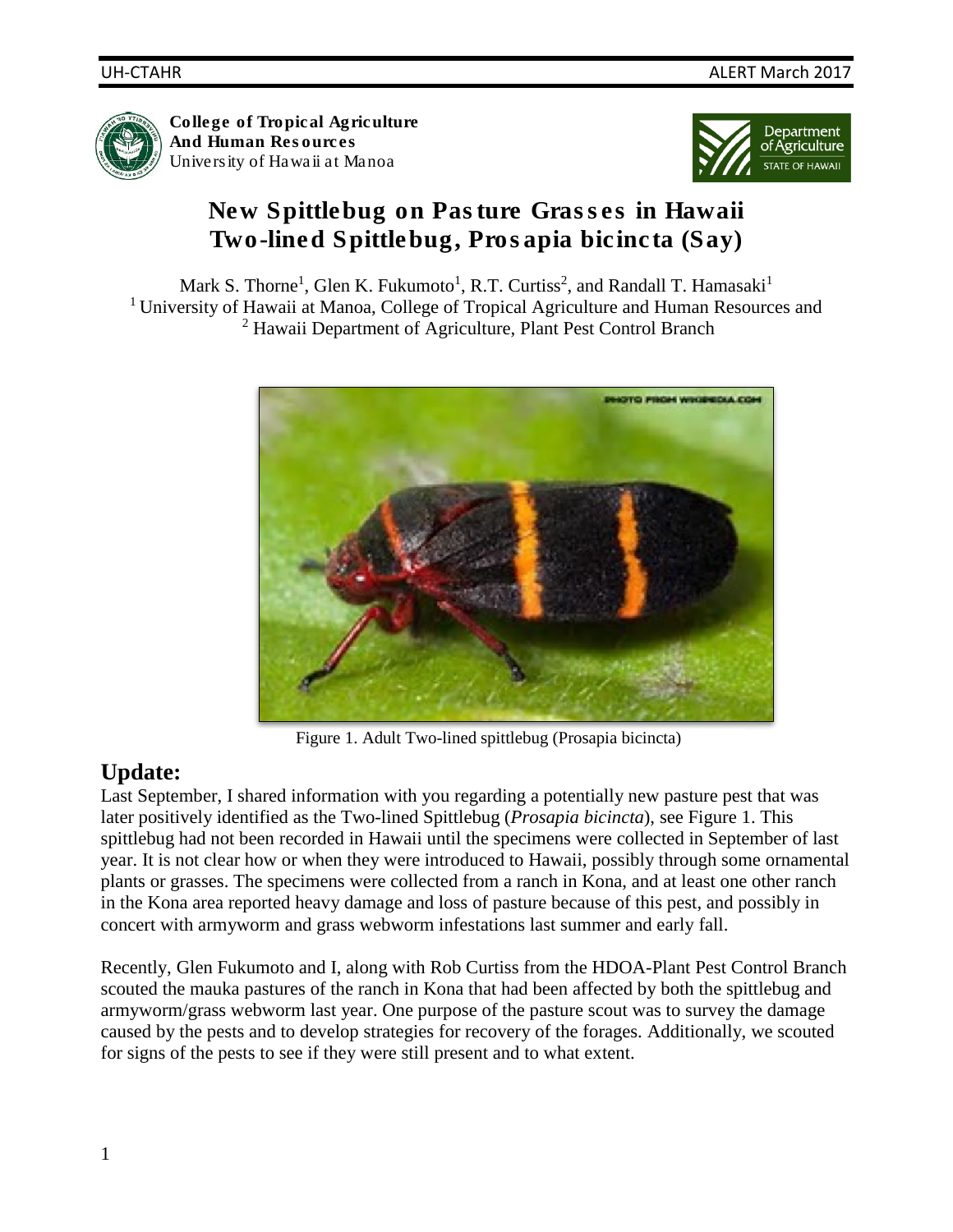The purpose of this email is to share with you what we observed and some concerns on what could potentially become a major threat to the industry. Additionally, I want to provide you with some tools to identify the two-lined spittlebug along with some information and possible management practices for the control of this pest.

### **Pasture Damage:**

The areas surveyed were primarily Kikuyu/pangola grass pastures between the 2,000 and 4,000 ft. elevations of mauka Kona. The extent of the damage was alarming. Approximately 2,000 acres on the ranch had been severely affected to the point that the Kikuyu (*Pennisetum clandestinum*) and pangola (*Digitaria eriantha*) grasses that formally dominated these pastures was completely dead over very large expanses with only sporadic and isolated areas where recovery was occurring. The pastures are now dominated by Pamakani (*Eupatorium adenophorum*), wild blackberry (*Rubus* spp.), fireweed (*Senecio madagascariensis*), Hilo grass (*Paspalum conjugatum*), several other minor grasses of low forage quality, and other weeds (see Figure 2). We also observed the loss of once vigorous pangola grass pasture in adjacent properties outside of the ranch that showed similar patterns of damage and weed infestations.



Figure 2. The condition of Mauka Kona pasture in March of 2017 showing infestation of weeds including pamakani, wild blackberry, fireweed and others following an infestation of Two-lined Spittlebug and army worm and grass webworm in the summer and fall of 2016. Image by Glen Fukumoto.

# **Two-lined Spittlebug:**

The Two-lined spittlebug (*Prosapia bicincta*) is a native spittlebug of the southeastern United States that can be a pest of ornamentals and warm-season turf grasses in that region. Adult two-lined spittlebugs resemble robust, black leafhoppers with two red stripes traversing the forewings which

.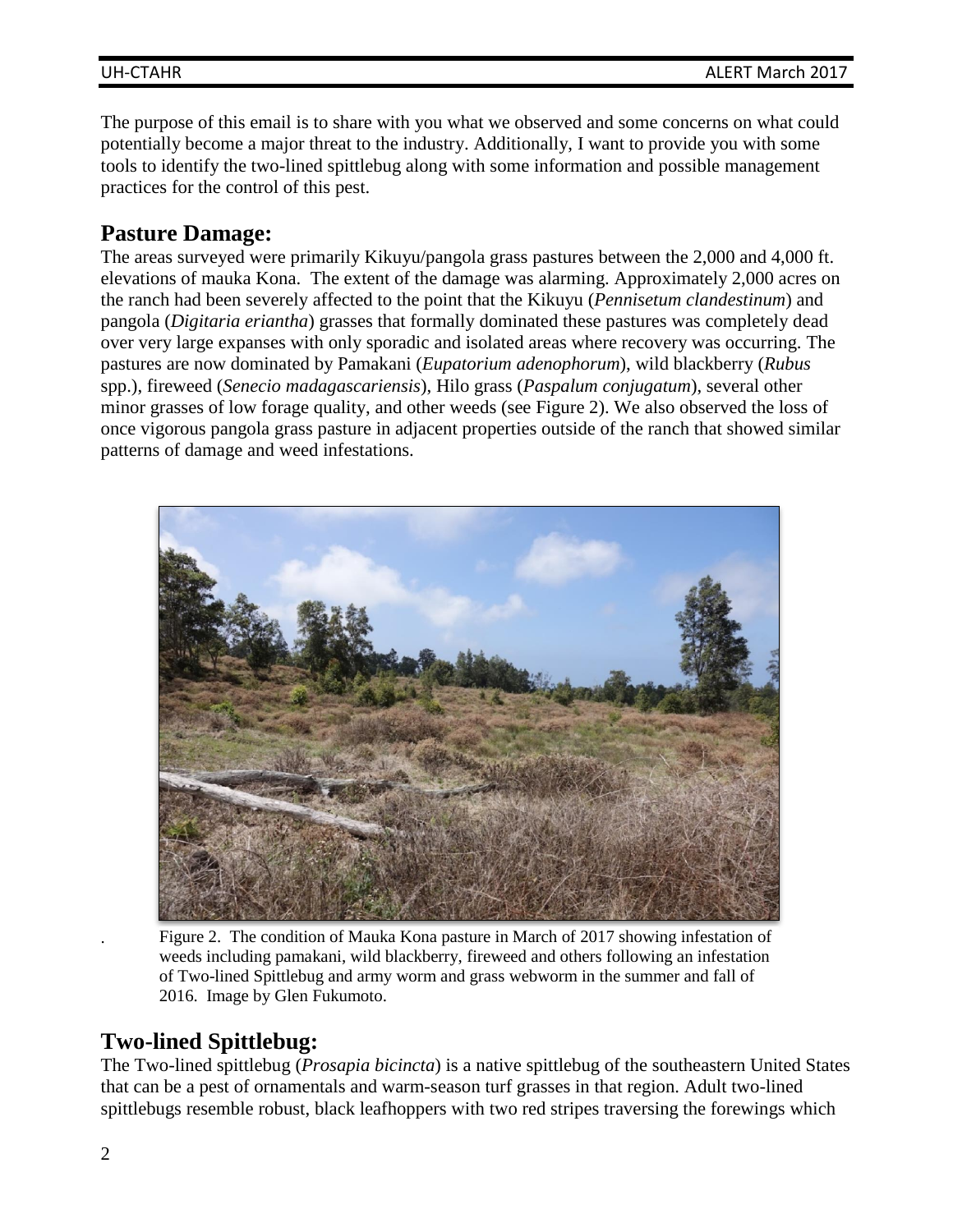are held over the back of the body (see attached picture). Nymphs resemble the adults, but are smaller and lack wings, are yellow, white or orange in color, with red eyes and brown heads. The nymphs reside in "spittle masses" (Figure 3), that appear as a white, frothy mass. These spittle masses protect the nymphs from desiccation and predators. The masses are found at the base of the grass plants near the soil line, or even under rocks (Figure 4).

In their native range, the eggs overwinter in grass stems, behind the leaf sheath, in plant debris and other protected areas. The nymphs hatch in the spring and begin feeding at the basal (base or crown of plant at soil surface) portion of the plant where humidity is high and temperatures are cooler. The nymphs may penetrate even deeper into the grass turf as temperatures increase and the humidity declines. This makes them difficult to find when scouting the pasture for them. The nymphs feed for about one month before becoming an adult, which begin laying eggs after about two weeks. The entire lifecycle, from hatch to egg laying adult takes about two months. In the southeast, there are at least two generations per year.



Figure 3. Spittle mass with nymph present, appears yellow.



Figure 4. Spittle mass at the soil surface, which was found after turning over a rock. Images by Glen Fukumoto.

It is not known if this same lifecycle will be observed in Hawaii. Because of our milder climate it is thought that the spittlebug may not need to overwinter, but instead may continue to cycle new generations throughout the year; albeit perhaps at a slower rate during the cooler months.

Reports from the various southeastern states indicate that the two-lined spittlebug can be particularly damaging to turf grasses, even to the point of killing the turf. The spittlebug nymphs damage the grass because they feed by sucking the fluids (nutrients) from the plant at the or near the plant crown along the soil surface. They must suck enough fluids to form the protective spittle mass. The spittlebug nymphs use a needle-like mouth part to penetrate the plant dermis and suck the fluids out. The removal of the plant fluids leads to weakened, stressed grass plants that turn yellow or even brown. Severe infestations can kill the grass. The adults also feed, but most reports seem to focus on the nymphs as causing the most severe damage.

In our survey, we found adults and several spittle masses with nymphs present indicating that a population is still present from last fall. Also present were armyworm (see Management of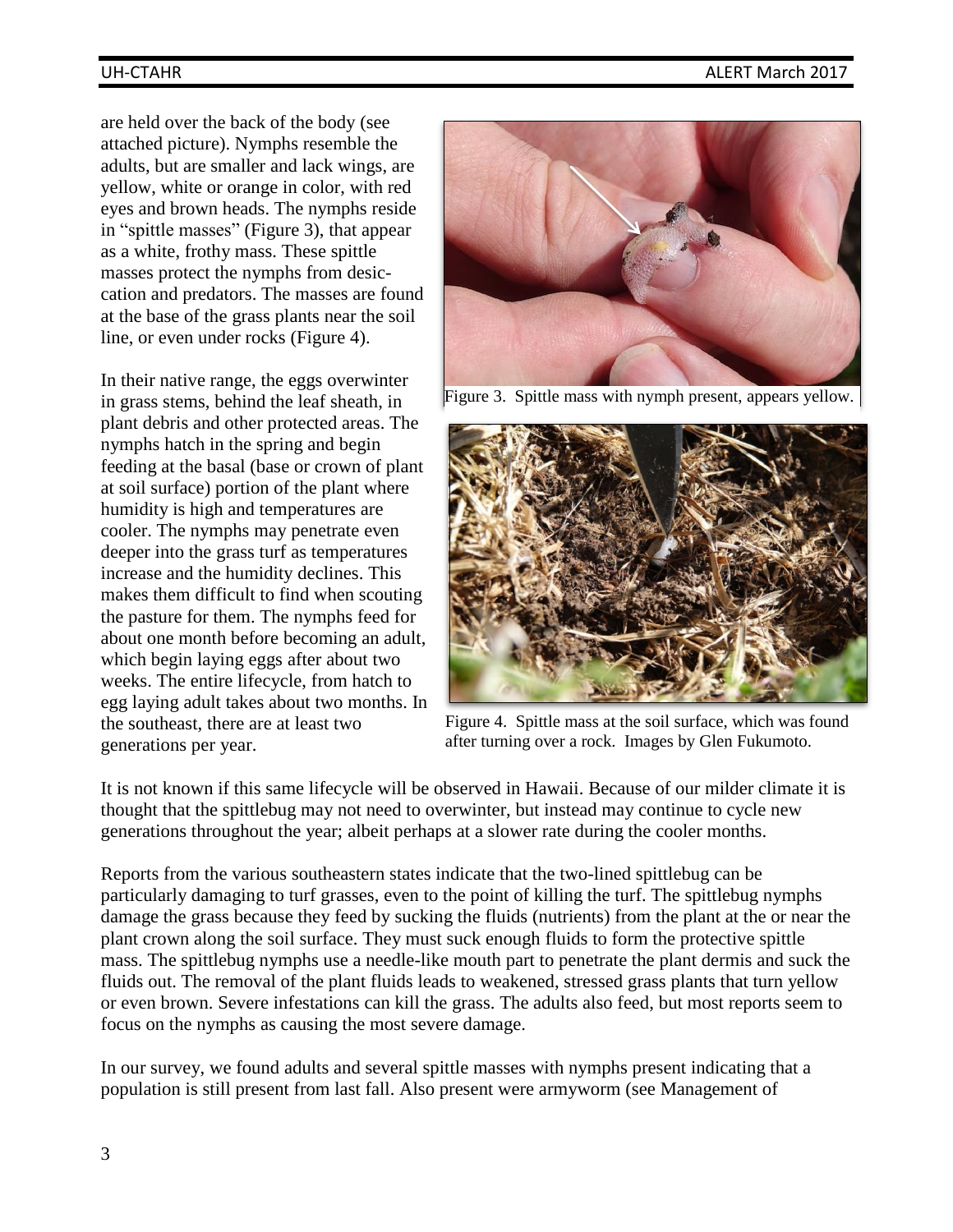Caterpillar Pests in Hawai`i Pastures, PRM-12, https://www.ctahr.hawaii.edu/oc/ freepubs/pdf/PRM-12.pdf). The fact that these pests were observed indicates that there is a potential for a large outbreak and significant loss of pasture this year. While, currently, the spittlebug seems to be isolated to the Kona area, the potential for it to move to other locations on the island are very high. If the spittlebug were to be introduced and become established in the Waimea/Kohala area it could devastate the livestock industry given the severity of the damage observed on Kikuyu and pangola grass pastures in the Kona area.

Because of the potential impact of this grass pest it is important that you **be alert** to the condition of your pastures, **be observant** to the various insects you observe while in your pastures, **and report** any sightings of adult two-lined spittlebugs, or spittle masses observed.

### **Management Practices:**

As in most cases, management of spittlebug pests will require an integrated approach utilizing a variety of measures each evaluated and implemented where they will be the most cost effective. The most obvious control measure is the use of pesticides. Most of the recommendations for pesticide control methods come from the turf grass industry in the southeast USA. In Hawaii, Carbaryl (Sevin 4F) is labeled for use on pastures in Hawaii for armyworm and may be effective against two-lined spittlebug. However, keep in mind that the application of pesticides over large geographical expanses can be expensive and likely is not feasible without government cost-share or assistance programs.

The manipulation of grazing intensity and timing may be an effective tool to help reduce the overall impact of the pests. The biology of the nymphs seems to indicate that they do not tolerate hot, dry conditions. This has two implications: First, they are likely to more readily attack sod forming grasses, like Kikuyu and pangola grass, than bunch type grasses like Guinea grass (*Panicum maximum*) or napier grass (*Pennisetum purpureum*) as the sod forming grasses provide a better survival habitat for the eggs and nymphs. This is particularly worrisome given that nearly 70% of the beef cattle industry in Hawaii is dependent on Kikuyu and pangola grass pastures. Secondly, during an infestation, short duration, intense, and frequently repeated grazing bouts over a two to four-month period, with the focus on keeping the grass relatively short (4 to 5-inch stubble height) may help reduce the overall population of the spittlebug by reducing suitable habitat for eggs and nymph survival. These intense grazing bouts would need to be followed up with sufficient rest of the pasture to allow the forages to recover vigor. During both the periods of infestation and rest, integrated weed management efforts (chemical, mechanical, biological, and cultural weed control practices) should be considered to reduce weed infestation of the stressed pasture and to allow for the desirable forages to have the best opportunity for recovery following the infestation. If the infestation was severe enough to kill the desirable forages, revegetation efforts may be necessary to reclaim the pasture for grazing.

For non-infested pastures, adjacent to infested areas, intensive grazing to a 4-5 inch stubble height is recommended to reduce the potential for spread of spittlebugs. This grazing practice will need to be maintained for as long as the infestation is present in the adjacent pasture. As with intensively grazed infested pastures, an appropriate rest period will be necessary to allow for the grasses to recover vigor.